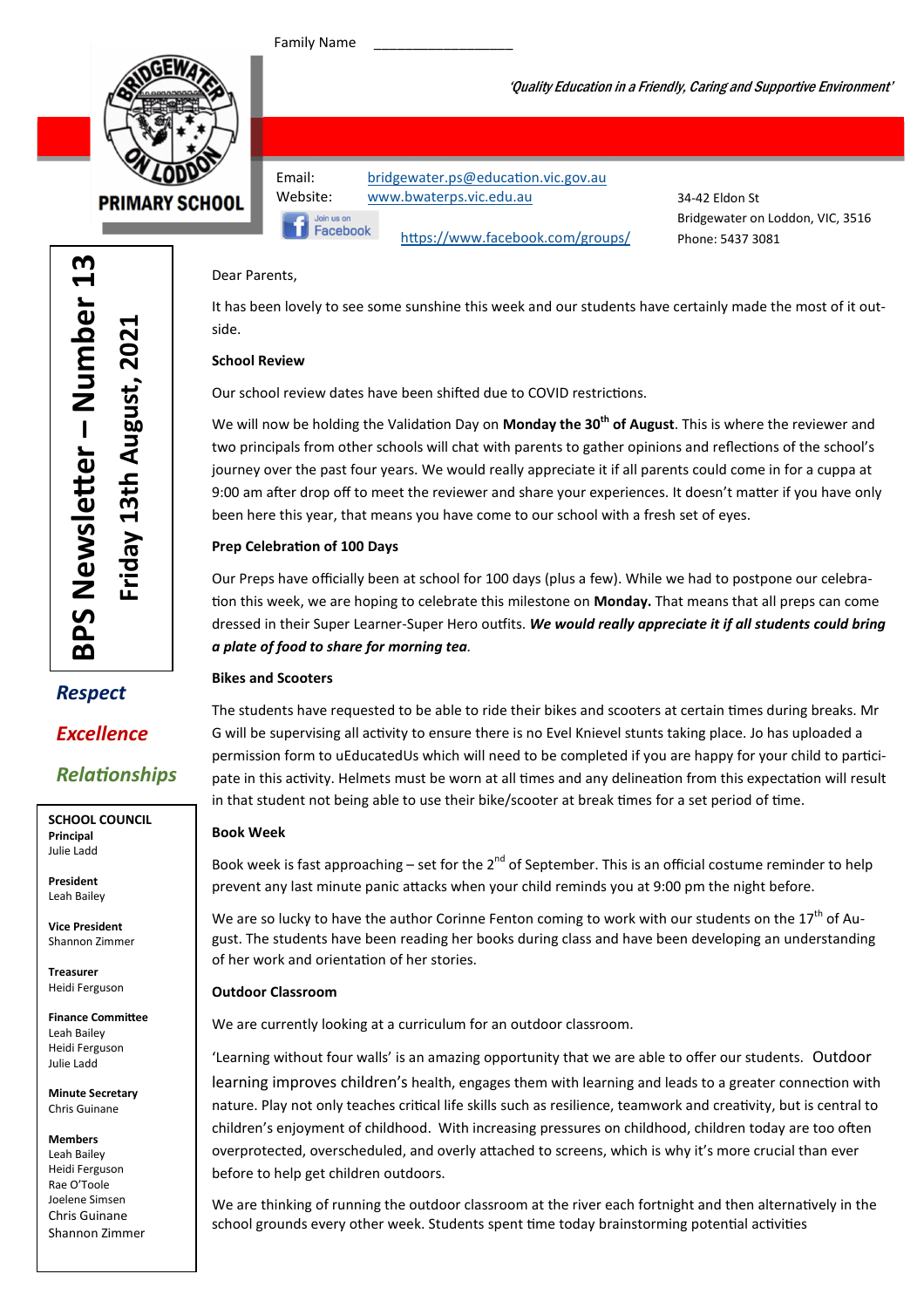that could be incorporated into their learning. Of course, the River Detectives program will also be used to plan lessons that involve sustainability and biodiversity.

We are hoping to purchase some wet weather gear for the program. This will remain at the school and then be utilised as required.

Please watch this space.

#### Nursery next Thursday

We are hoping to visit the Bridgewater nursery next Thursday to pick up some fruit trees for our garden. The local excursion permission that has been signed by each family will cover the consent required for this activity.

If walking there ends up not being possible (who knows in this current climate), we will have the trees delivered and then spend the afternoon planting. The plan is to plant the trees in the existing vegetable boxes so that any fallen fruit can be eaten by the chooks and turkey.

We have decided to plant fruit trees instead of vegetables due to the fact that the school has been allocated a number of garden beds through the new community garden grant.

#### Survey

During Term Three, our school will be taking part in the Comprehensive Monitoring System (CMS). The CMS will collect information through eight surveys, delivered at key developmental points in life: infancy, toddlerhood, Prep, Year 3, Year 6, Year 9, Year 12, and at 21 years of age.

The surveys are designed to understand how children and adolescents think and feel about their lives both in and outside of school. Accessing and using relevant local data is crucial for schools and communities to understand how their children, young people and families are faring, and to determine if the best and most effective community programs and supports are in place.

Summary data from this survey will be used by government, schools and communities to develop and deliver programs to ensure better health and education outcomes for the participants. There is further information attached to this newsletter as well as an 'opt out' form if relevant to your child.

#### Shade Sail

The main shade sail over the playground has again been damaged from strong wind. You will notice that the whole thing has been taken down for safety as we explore other options for sun protection.

#### Football

Well done to Isaac Ferguson who proudly represented our school in the St Inglebridge football team last week. While they didn't come home with the trophy, the team gave it a good shot and a great day was reportedly had by all.

#### Remote Learning

Thank you again for patience last week as we entered remote learning 6.0. I think we are all feeling some lock down fatigue and frustration at the inconsistency within our current climate. Please take care and reach out if further support is needed.

Did you realise it is Friday the  $13<sup>th</sup>$  today? Have a great weekend.

Kind regards,

Julie Ladd Principal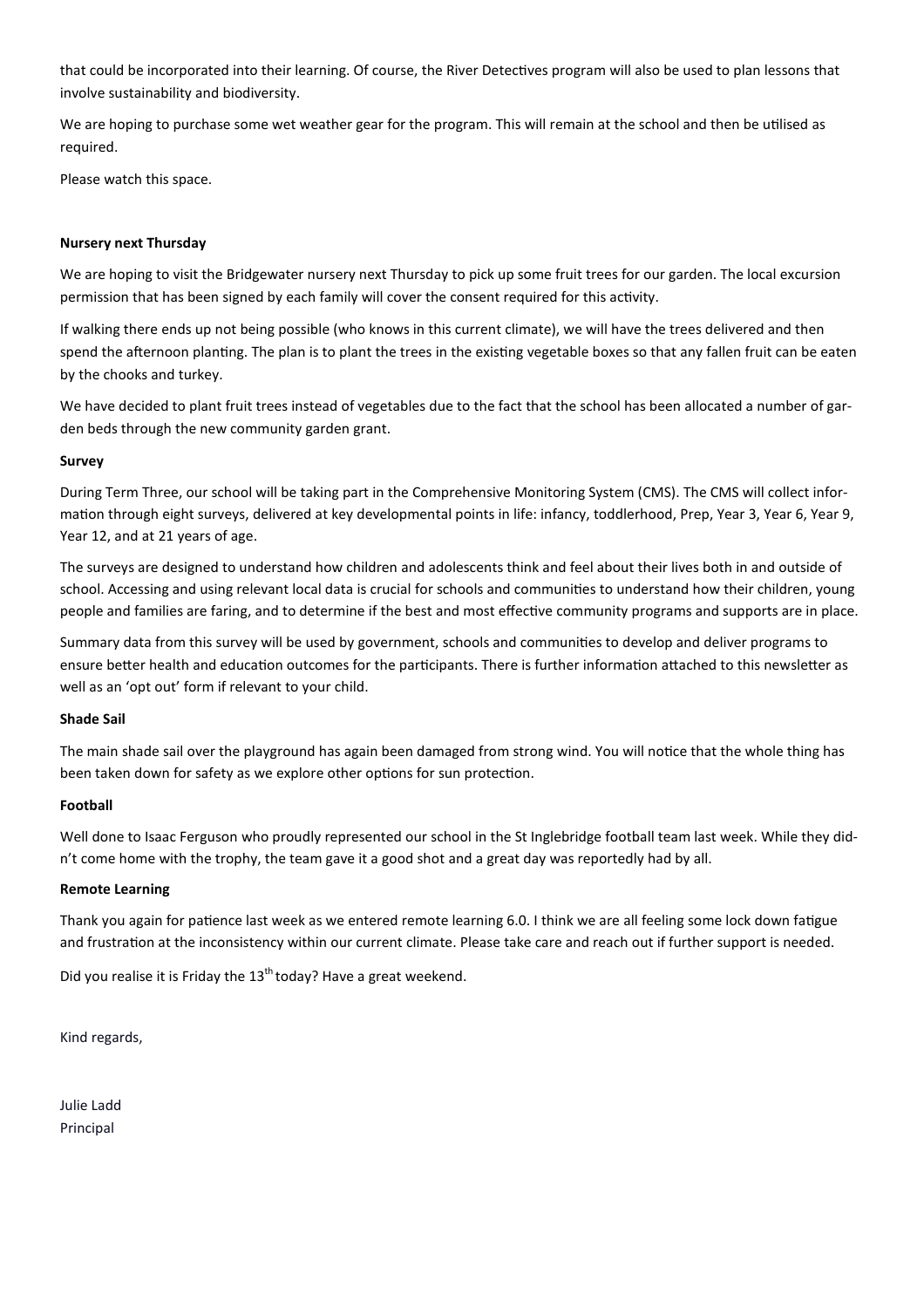# **Scholastic Book Club**



Issue 6 will be handed out next week and is available from the school office, please

return orders with money to the school office box by Thursday 26th August, or alternatively orders can be place on line through LOOP.